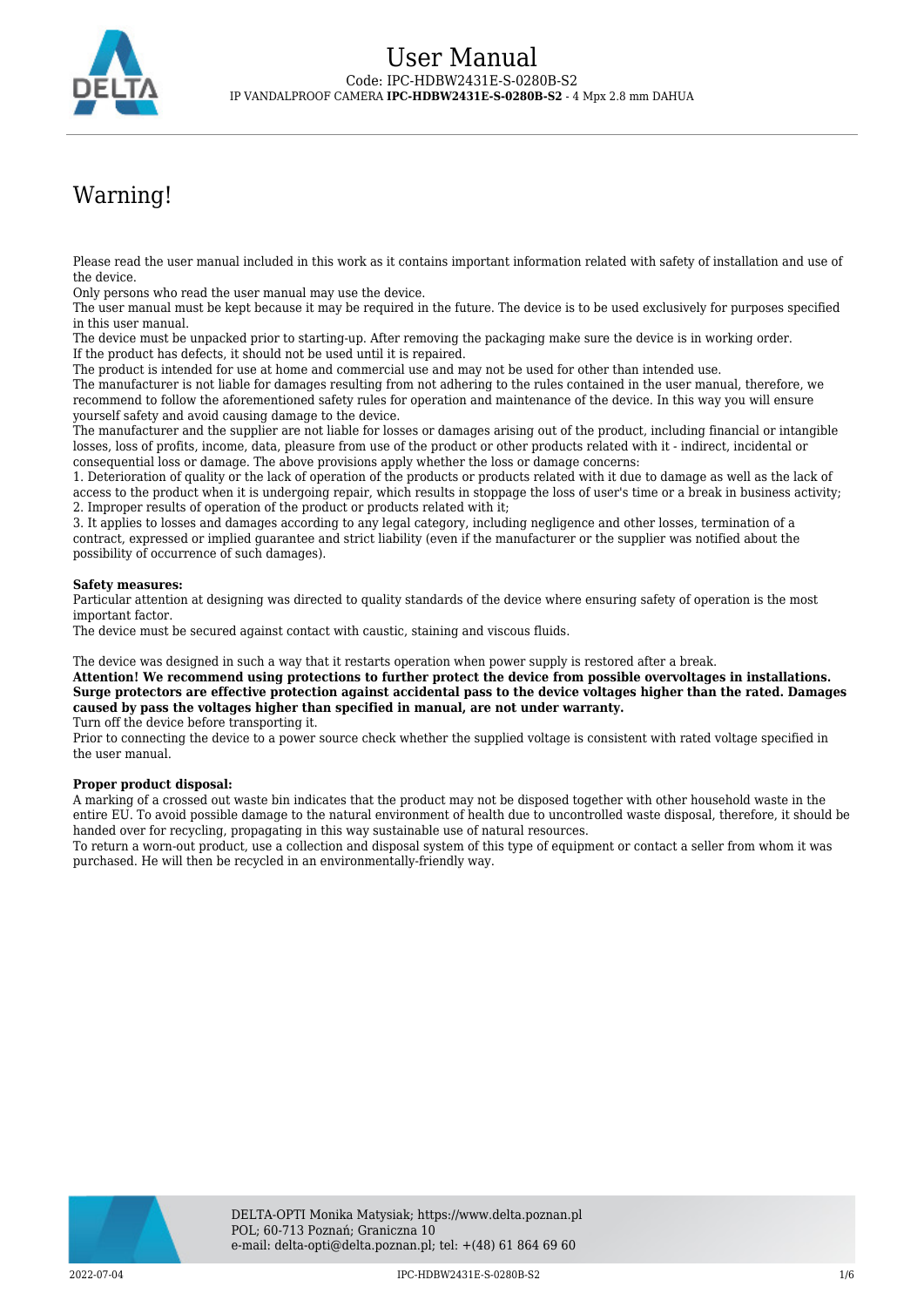



IP camera with efficient H.264 / H.265 image compression algorithm for clear and smooth video streaming at maximal resolution of 2688 x 1520 (4.0 MPx).

PoE powering possibility, compatible with the 802.3af standard makes the device more universal and easier to install.

| Standard:                 | TCP/IP                                                                                                                                     |
|---------------------------|--------------------------------------------------------------------------------------------------------------------------------------------|
| Sensor:                   | 1/3 " Progressive Scan CMOS                                                                                                                |
| Matrix size:              | 4 Mpx                                                                                                                                      |
| Scanning system:          | Progressive                                                                                                                                |
| Resolution:               | 2688 x 1520 - 4 Mpx,<br>2560 x 1440 - 3.7 Mpx,<br>2304 x 1296 - 3 Mpx,<br>1920 x 1080 - 1080p<br>1280 x 960 - 1.3 Mpx<br>1280 x 720 - 720p |
| Lens:                     | $2.8 \text{ mm}$                                                                                                                           |
| View angle:               | • 102 ° (manufacturer data)<br>• 97 ° (our tests result)                                                                                   |
| Range of IR illumination: | 30 m                                                                                                                                       |
| S/N ratio:                | $> 50$ dB                                                                                                                                  |
| RS-485 interface:         |                                                                                                                                            |
| Memory card slot:         | Micro SD memory cards up to 256GB support (possible local recording)                                                                       |
| Image compression method: | H.265+/H.265/H.264+/H.264/MJPEG                                                                                                            |
| Alarm inputs / outputs:   | −                                                                                                                                          |
| Audio:                    |                                                                                                                                            |
| Bitrate:                  | 32  6144 kbps - H.264<br>12  6144 kbps - H.265                                                                                             |



DELTA-OPTI Monika Matysiak; https://www.delta.poznan.pl POL; 60-713 Poznań; Graniczna 10 e-mail: delta-opti@delta.poznan.pl; tel: +(48) 61 864 69 60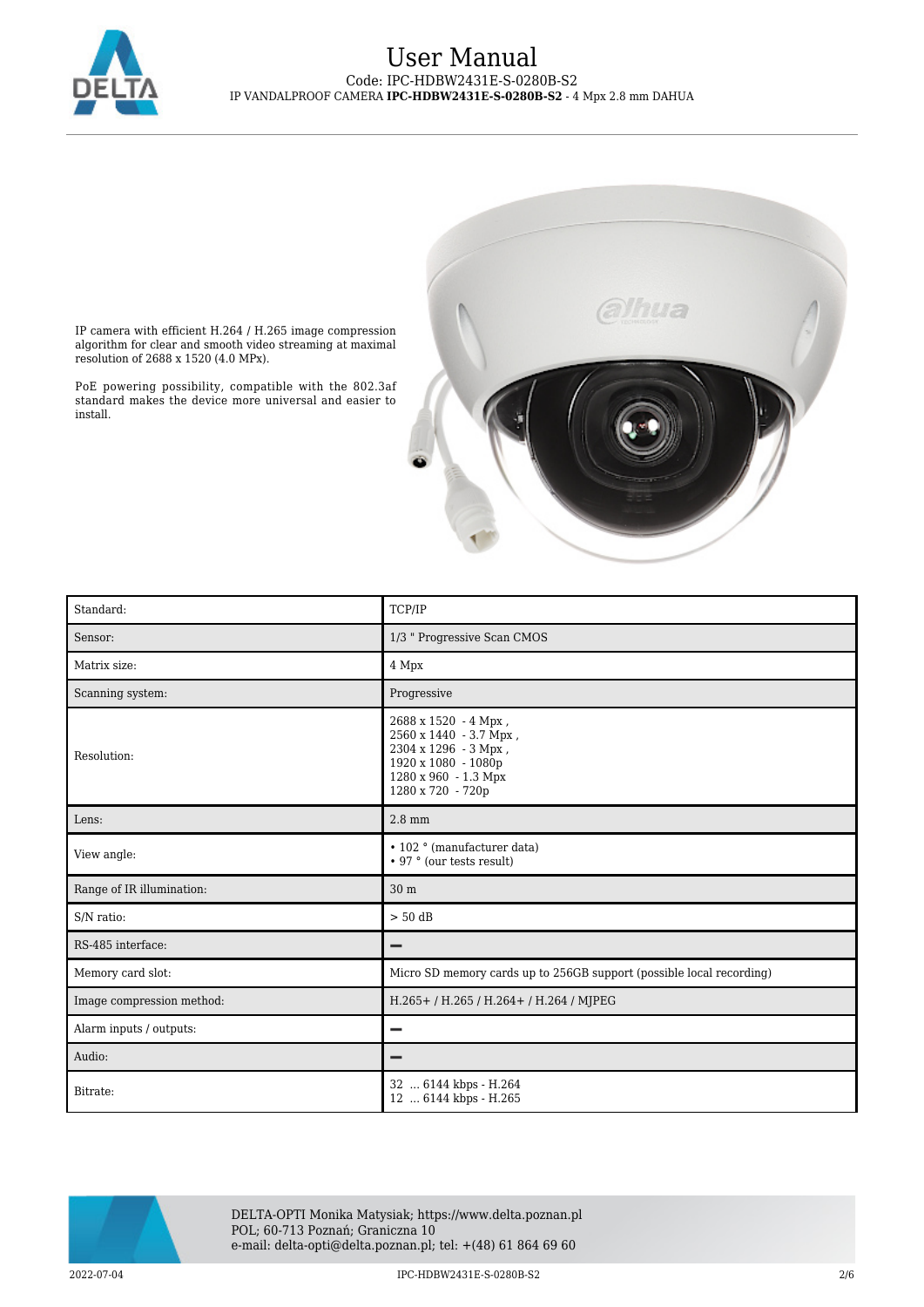

| Main stream frame rate:        | 25 fps @ 1920 x 1080                                                                                                                                                                                                                                                                                                                                                                                                                                                  |
|--------------------------------|-----------------------------------------------------------------------------------------------------------------------------------------------------------------------------------------------------------------------------------------------------------------------------------------------------------------------------------------------------------------------------------------------------------------------------------------------------------------------|
| Network interface:             | 10/100 Base-T (RJ-45)                                                                                                                                                                                                                                                                                                                                                                                                                                                 |
| Network protocols:             | HTTP, HTTPS, IPv4/IPv6, TCP, UDP, ARP, RTP, RTSP, RTCP, RTMP, SMTP, FTP,<br>SFTP, DHCP, DNS, DDNS, QoS, UPnP, NTP, Multicast, ICMP, IGMP, NFS, PPPoE,<br>IEEE 802.1x, Bonjour                                                                                                                                                                                                                                                                                         |
| WEB Server:                    | Built-in                                                                                                                                                                                                                                                                                                                                                                                                                                                              |
| Max. number of on-line users:  | 20                                                                                                                                                                                                                                                                                                                                                                                                                                                                    |
| ONVIF:                         | 18.06                                                                                                                                                                                                                                                                                                                                                                                                                                                                 |
| Main features:                 | • WDR - 120 dB - Wide Dynamic Range<br>• 3D-DNR - Digital Noise Reduction<br>• ROI - improve the quality of selected parts of image<br>• BLC - Back Light Compensation<br>• HLC - High Light Compensation (spot)<br>• ICR - Movable InfraRed filter<br>• AGC - Automatic Gain Control<br>• Mirror - Mirror image<br>• Motion Detection - max. 4 zones<br>• Privacy zones - max. 4<br>• Auto White Balance<br>• IVS analysis : crossing the line (tripwire), intrusion |
| Mobile phones support:         | Port no.: 37777 or access by a cloud (P2P)<br>• Android: Free application DMSS<br>• iOS (iPhone): Free application <b>DMSS</b>                                                                                                                                                                                                                                                                                                                                        |
| Default IP address:            | 192.168.1.108                                                                                                                                                                                                                                                                                                                                                                                                                                                         |
| Default admin user / password: | $admin / -$<br>The administrator password should be set at the first start                                                                                                                                                                                                                                                                                                                                                                                            |
| Web browser access ports:      | 80, 37777                                                                                                                                                                                                                                                                                                                                                                                                                                                             |
| PC client access ports:        | 37777                                                                                                                                                                                                                                                                                                                                                                                                                                                                 |
| Mobile client access ports:    | 37777                                                                                                                                                                                                                                                                                                                                                                                                                                                                 |
| Port ONVIF:                    | 80                                                                                                                                                                                                                                                                                                                                                                                                                                                                    |
| RTSP URL:                      | rtsp://admin:hasło@192.168.1.108:554/cam/realmonitor?channel=1&subtype=0 -<br>Main stream<br>rtsp://admin.hasho@192.168.1.108:554/cam/realmonitor?channel=1&subtype=1 - Sub<br>stream                                                                                                                                                                                                                                                                                 |
| Power supply:                  | • PoE (802.3af),<br>• 12 V DC / 430 mA                                                                                                                                                                                                                                                                                                                                                                                                                                |
| Power consumption:             | < 5.2 W                                                                                                                                                                                                                                                                                                                                                                                                                                                               |
| Housing:                       | Dome - Metal                                                                                                                                                                                                                                                                                                                                                                                                                                                          |
| Color:                         | White                                                                                                                                                                                                                                                                                                                                                                                                                                                                 |
| "Index of Protection":         | <b>IP67</b>                                                                                                                                                                                                                                                                                                                                                                                                                                                           |
| Vandal-proof:                  | <b>IK10</b>                                                                                                                                                                                                                                                                                                                                                                                                                                                           |
| Operation temp:                | -40 °C $\ldots$ 60 °C                                                                                                                                                                                                                                                                                                                                                                                                                                                 |
| Weight:                        | $0.35$ kg                                                                                                                                                                                                                                                                                                                                                                                                                                                             |
| Dimensions:                    | Ø 110 x 81 mm                                                                                                                                                                                                                                                                                                                                                                                                                                                         |

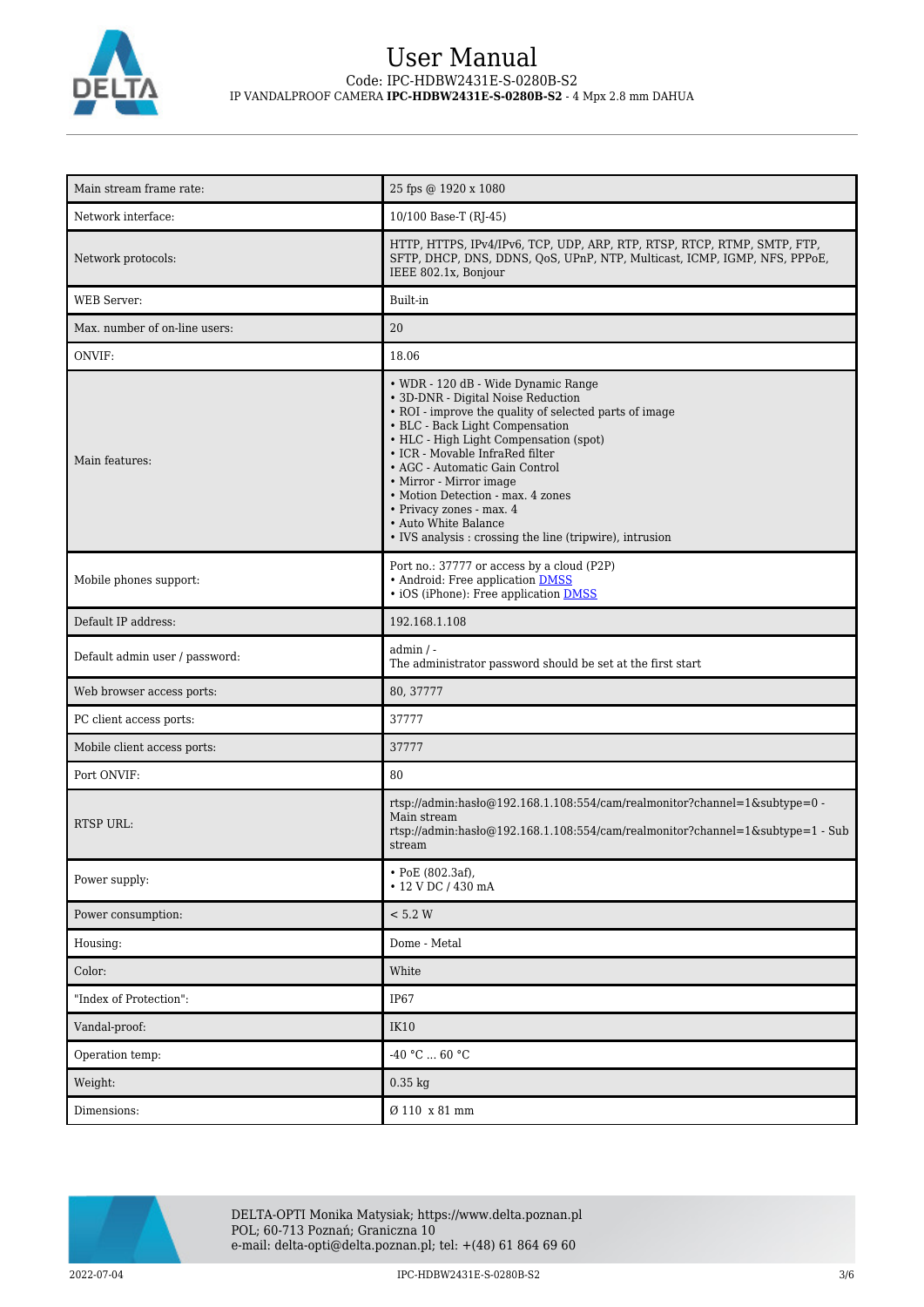

| Supported languages:  | Polish, English, Czech, French, Spanish, Dutch, German, Portuguese, Russian, Italian |
|-----------------------|--------------------------------------------------------------------------------------|
| Manufacturer / Brand: | <b>DAHUA</b>                                                                         |
| Guarantee:            | 3 years                                                                              |

## Internal view of the housing:





Mounting side view:

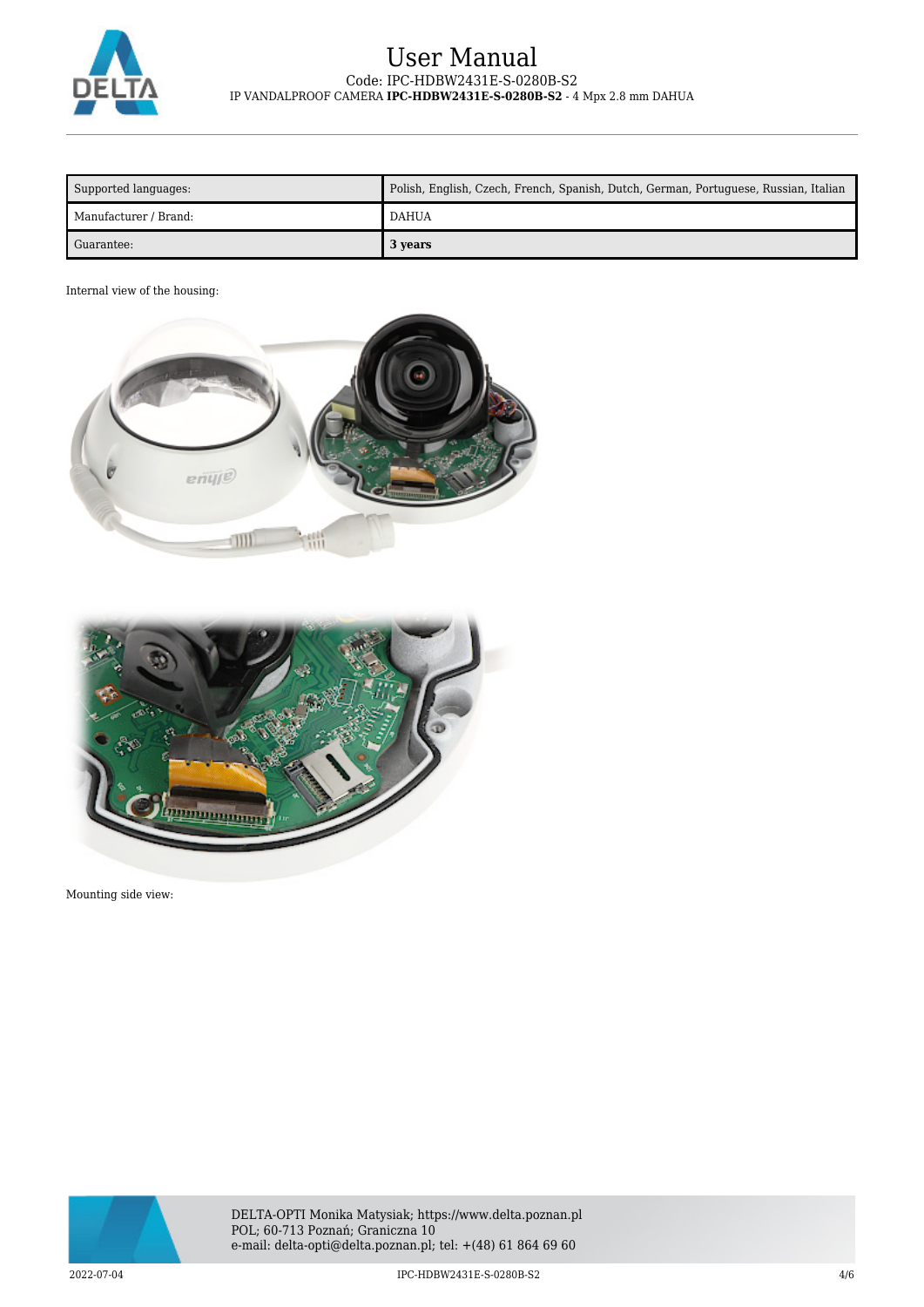



See how to initialize DAHUA cameras:

: In the kit:



Example captures of device interface: